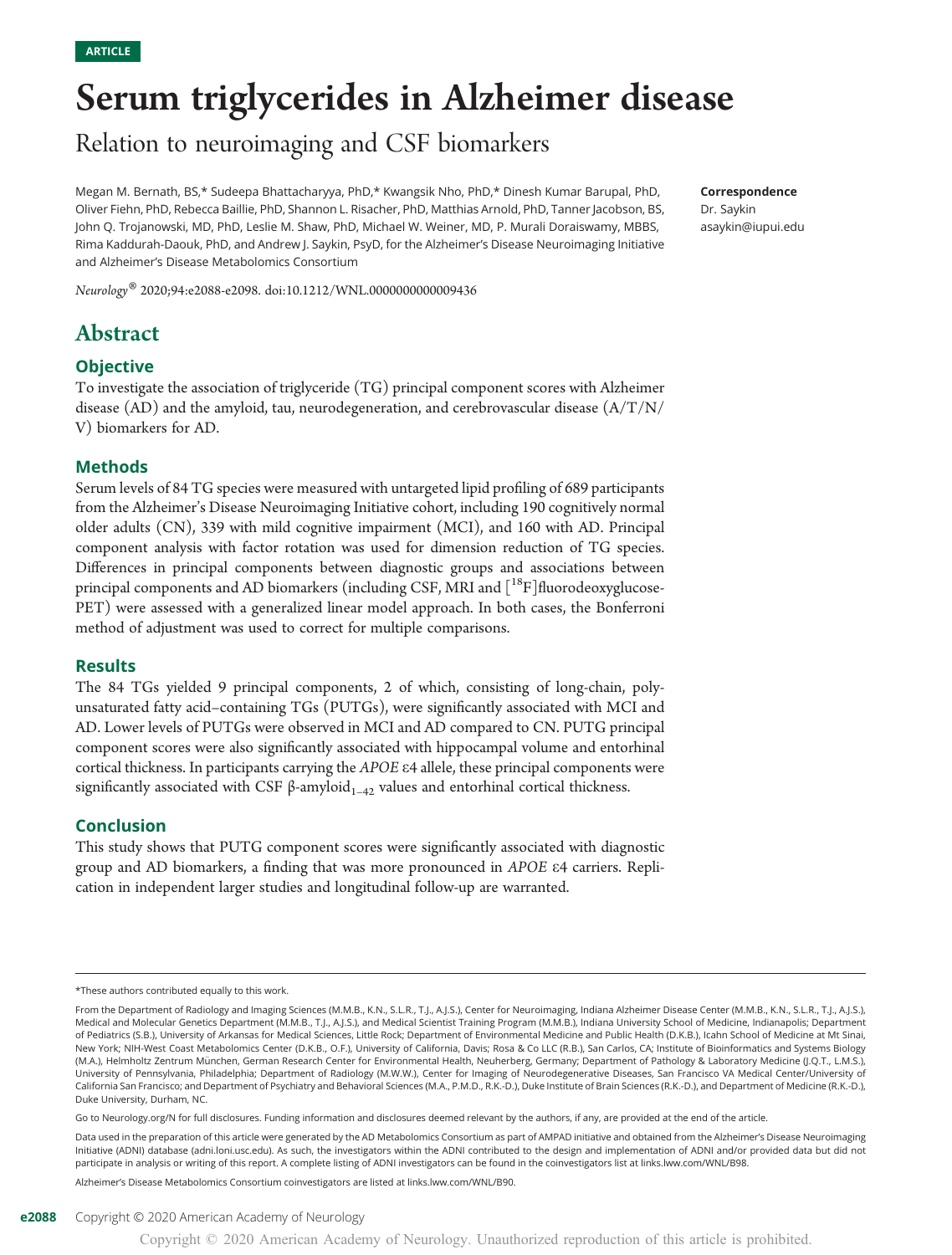### **Glossary**

 $A/T/N/V$  = amyloid, tau, neurodegeneration, and cerebrovascular disease;  $A\beta$  = amyloid- $\beta$ ; AD = Alzheimer disease; ADAS-Cog13 = Alzheimer's Disease Assessment Scale cognition subscale; ADMC = Alzheimer's Disease Metabolomics Consortium; ADNI = Alzheimer's Disease Neuroimaging Initiative; ADNI-MEM = ADNI memory; ADNI-1 = ADNI Phase 1; BMI = body mass index; CN = cognitively normal; DHA = docosahexaenoic acid; DV = dependent variable; EPA = eicosapentaenoic acid;  $F\text{DG} = [18F]$ fluorodeoxyglucose; GLM = generalized linear model; ICV = intracranial volume; IV = independent variable;  $MCI$  = mild cognitive impairment;  $PC$  = principal component;  $PCA$  =  $PC$  analysis;  $PUTG$  = polyunsaturated TG;  $QC$  = quality control; **t-tau** = total tau;  $TG = \text{triglyceride}$ .

Triglycerides (TGs) may represent a risk factor for Alzheimer disease (AD), yet this relationship is not well understood. TGs are lipids that are made up of 3 fatty acids (FAs). Blood total TG levels are measured in routine clinical checkups. Depending on the FAs that contribute to TG, many combinations of carbon chains and double bonds result, leading to >6,000 species encompassed by the term TG. Conflicting reports exist in the literature regarding TG homeostasis in AD. No relationship between AD and total TGs has been reported,<sup>1</sup> while others suggest that elevated TGs early in life represented a risk factor for increased amyloidosis 20 years later. $2,3$  Finally, others found that individuals with probable AD had significantly decreased serum TG levels.<sup>4,5</sup>

APOE e4 carrier status may serve as a risk factor for altered TG levels in AD. TGs are transported by lipoproteins, due to their lipophilic nature. ApoE regulates TG homeostasis by acting as a ligand for the TG-rich lipoproteins. The APOE e4 allele is a major genetic risk factor for sporadic AD and is associated with a significant decrease in blood TG levels in AD.<sup>5</sup> Here, we examined the association between TGs and AD biomarkers, with and without medication adjustment. We also investigated the effect of APOE e4 by stratifying on APOE e4 carrier status. This study shows that serum-based TG principal components (PCs) differ as a function of diagnostic group and are associated with AD biomarkers.

### Methods

### Study sample

All individuals used in this study were participants from the Alzheimer's Disease Neuroimaging Initiative (ADNI) Phase 1 (ADNI-1), which is a longitudinal study aimed to explore clinical, genetic, imaging, and biological biomarkers for early AD progression. ADNI-1 is a multicenter consortium across 59 sites in the United States and Canada composed of ≈200 cognitively normal (CN) older adults, 400 adults diagnosed with mild cognitive impairment (MCI), and 200 adults diagnosed with probable AD, ranging in age from 47 to 91 years.<sup>6,7</sup> In partnership with ADNI, the Alzheimer's Disease Metabolomics Consortium (ADMC) provided serum metabolic data for this group of participants. Demographic information, APOE e4 carrier status, clinical information, neuroimaging, and CSF biomarker data were downloaded from the ADNI data repository ([adni.loni.usc.edu\)](http://adni.loni.usc.edu).

#### Lipid analysis

Lipid analyses were performed as previously described.<sup>8</sup> In summary, an untargeted lipidomics dataset was generated by the NIH West Coast Metabolomics Center ([metabolomics.](http://metabolomics.ucdavis.edu) [ucdavis.edu](http://metabolomics.ucdavis.edu)) using an ultra-high performance liquid chromatography–quadrupole time-of-flight mass spectrometer (Agilent, Santa Clara, CA) for 807 baseline serum samples from ADNI-1 participants of the ADMC initiative. Lipid species were annotated by matching accurate mass, isotope abundance, retention times, and tandem mass spectroscopy fragmentation spectra in LipidBlast<sup>9</sup> in silico mass spectral library and measured by signal intensities on the precursor mass level. After data processing, the quality of data was assessed, and low-quality lipid species were removed. These quality control (QC) analyses resulted in 349 annotated lipids, including 84 TG species. The TG values obtained from the QC step were unadjusted and adjusted $10^{\circ}$  for the effect of medication use at baseline.

#### Neuroimaging analysis

MRI scans were processed before download as previously described.<sup>11,12</sup> These scans were further processed locally with FreeSurfer version  $5.1$ .<sup>13–15</sup> Regions of interest were extracted, including the bilateral hippocampal volumes, entorhinal cortical thickness, and total intracranial volume (ICV). [18F]fluorodeoxyglucose (FDG) PET scans were preprocessed before download.13,16 Standardized uptake value ratio images were created by intensity normalization with the use of a pons reference region. Mean standardized uptake value ratio values were extracted for each participant from an overall cortical region representing regions where CN > AD from the full ADNI-1 cohort. White matter hyperintensity volumes were assessed with previously described methods.17,18

#### CSF biomarker analysis

The CSF biomarker data were downloaded from the ADNI data repository. As previously described, $19$  CSF measurements for β-amyloid  $(A\beta)_{1-42}$  peptide, total tau (t-tau), and tau phosphorylated at threonine 181 (p-tau) were obtained by the validated and highly automated Roche Elecsys (Basel, Switzerland) electrochemiluminescence immunoassays.

#### Cognitive assessment

We used the modified Alzheimer's Disease Assessment Scale cognition subscale  $(ADAS-Cog 13)^{20}$  and memory  $(ADNI-$ 

[Neurology.org/N](http://neurology.org/n) Neurology | Volume 94, Number 20 | May 19, 2020 **e2089** | Neurology | Volume 94, Number 20 | May 19, 2020 **e2089**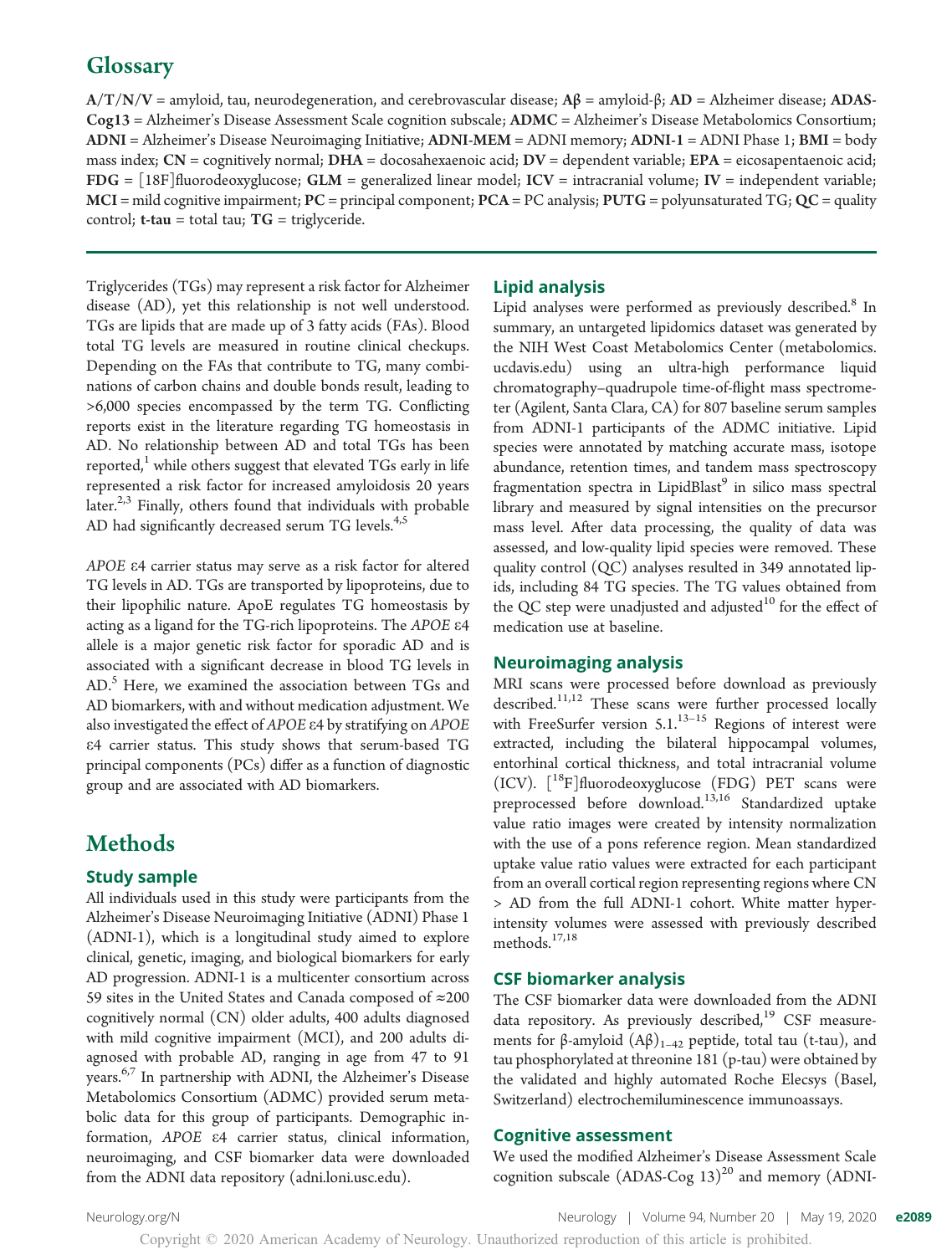$MEM)$  as indices of general cognitive performance.<sup>21,22</sup> ADAS-Cog includes 11 items assessing memory, language, praxis, and orientation. ADAS-Cog 13 includes all items from ADAS-Cog plus delayed recall and cancellation tasks. ADNI-MEM is a memory composite score calculated from the items in several memory tasks, including the Rey Auditory Verbal Learning Test, ADAS-Cog, Logical Memory (passage recall), and the Mini-Mental Status Examination. Alternative forms were accounted for when applicable. $21$ 

#### A/T/N/V biomarkers

We used CSF  $A\beta_{1.42}$  levels as a biomarker of  $A\beta$  (A), CSF phosphorylated tau levels as a biomarker of tau (T), structural atrophy on MRI, FDG PET metabolism, and CSF t-tau levels as biomarkers of neurodegeneration (N) and white matter hyperintensity volume as a biomarker for microvascular disease burden (V), as described in the National Institute on Aging–Alzheimer's Association Research Framework.<sup>23</sup> Some ADNI participants had missing data for specific A/T/N/V biomarkers. The specific number available for each biomarker is presented in table 1.

#### Medication adjustment

Triglyceride data were corrected for 41 major medication classes, including psychiatric, cardiovascular, antidiabetic, antihyperlipidemia, and dietary supplements. Medication intake was coded as present or absent, and a model-based evaluation determined the association of each drug with TG levels, which resulted in drug-corrected serum TG levels.

Dimension reduction was then performed on the 84 medication-adjusted TGs with PC analysis (PCA) as implemented in SPSS (version 24; SPSS Inc, Chicago, IL). A complete list of medications and procedures was provided previously.<sup>10</sup>

#### Education

Education was measured in years and used as a covariate for MRI endophenotypes and memory tests.

#### Statistical analysis

Dimension reduction was performed on the original 84 TGs using PCA. Initial PC extraction was followed by orthogonal rotation to yield PC-based factor scores. The number of PCs extracted was prespecified using the standard eigenvalues >1 criterion. Top contributors of each rotated PC were defined as those with a factor loading >0.8. All other contributors for each rotated PC (with a factor loading <0.8) were excluded from further consideration. A series of 6 separate generalized linear models (GLMs) were performed to assess diagnostic group (CN, MCI, AD) differences across all PCs. Bonferroni adjustment was used to correct for significance of diagnostic group differences across the 9 PCs of TGs . In reality, only 6 of the 9 TG PCs were brought forward for further consideration

| <b>Table 1</b> Demographics of ADNI participants included in the analysis by diagnosis |     |                   |     |                   |     |                   |
|----------------------------------------------------------------------------------------|-----|-------------------|-----|-------------------|-----|-------------------|
|                                                                                        | No. | CN                | No. | MCI               | No. | AD                |
| Age, y                                                                                 | 190 | 75.29 (4.93)      | 339 | 74.25 (7.54)      | 160 | 74.43 (7.32)      |
| Sex (male/female), n                                                                   | 190 | 94/96             | 339 | 218/121           | 160 | 79/81             |
| Education, y                                                                           | 190 | 15.96 (2.97)      | 339 | 15.63 (3.027)     | 160 | 14.56 (3.093)     |
| APOE ε4 status (presence/absence), n                                                   | 190 | 52/138            | 339 | 177/162           | 160 | 108/52            |
| BMI, kg/m <sup>2</sup>                                                                 | 190 | 26.72 (4.55)      | 339 | 26.15 (3.99)      | 160 | 25.57 (4.00)      |
| Total TGs, mg/dL                                                                       | 190 | 140.27 (79.77)    | 339 | 154.41 (142.53)   | 160 | 156.83 (99.091)   |
| Hippocampal volume, mm <sup>3</sup>                                                    | 189 | 3,483.79 (445.30) | 339 | 3,086.87 (528.88) | 159 | 2,758.67 (502.71) |
| <b>Entorhinal thickness, mm</b>                                                        | 189 | 3.41(0.29)        | 339 | 3.11(0.44)        | 159 | 2.76(0.45)        |
| FDG global cortex, SUVR                                                                | 77  | 1.44(0.14)        | 171 | 1.38(0.15)        | 77  | 1.25(0.13)        |
| WMHI, normalized mm <sup>3</sup>                                                       | 186 | $-0.68(0.70)$     | 338 | $-0.62(0.73)$     | 159 | $-0.44(0.67)$     |
| $CSF AB$ , pg/mL                                                                       | 88  | 1244.41 (637.41)  | 168 | 865.27 (501.47)   | 84  | 662.30 (393.28)   |
| CSF t-tau, normalized pg/mL                                                            | 86  | 2.37(0.15)        | 168 | 2.46(0.17)        | 83  | 2.52(0.16)        |
| CSF p-tau, normalized pg/mL                                                            | 86  | 1.33(0.16)        | 168 | 1.44(0.20)        | 83  | 1.51(0.19)        |
| ADAS-13 score                                                                          | 190 | 9.16(4.10)        | 336 | 18.56 (6.20)      | 156 | 28.72 (7.96)      |
| <b>ADNI-MEM score</b>                                                                  | 190 | 1.014(0.54)       | 339 | $-0.099(0.60)$    | 160 | $-0.84(0.54)$     |
|                                                                                        |     |                   |     |                   |     |                   |

Abbreviations: Aβ = β-amyloid<sub>1-42</sub> peptide; AD = Alzheimer disease; ADAS-Cog 13 = Alzheimer's Disease Assessment Scale–cognition subscale; ADNI = Alzheimer's Disease Neuroimaging Initiative; BMI = body mass index; CN = cognitively normal older adult controls; FDG = fluorodeoxyglucose; FDG global<br>cortex = cortical glucose standardized uptake value ratio measured from phosphorylated at threonine181; SUVR = standardized uptake value ratio; t-tau = total tau; TG = triglyceride; WMHI = white matter hyperintensity volume. Data are reported as mean (SD) unless otherwise indicated.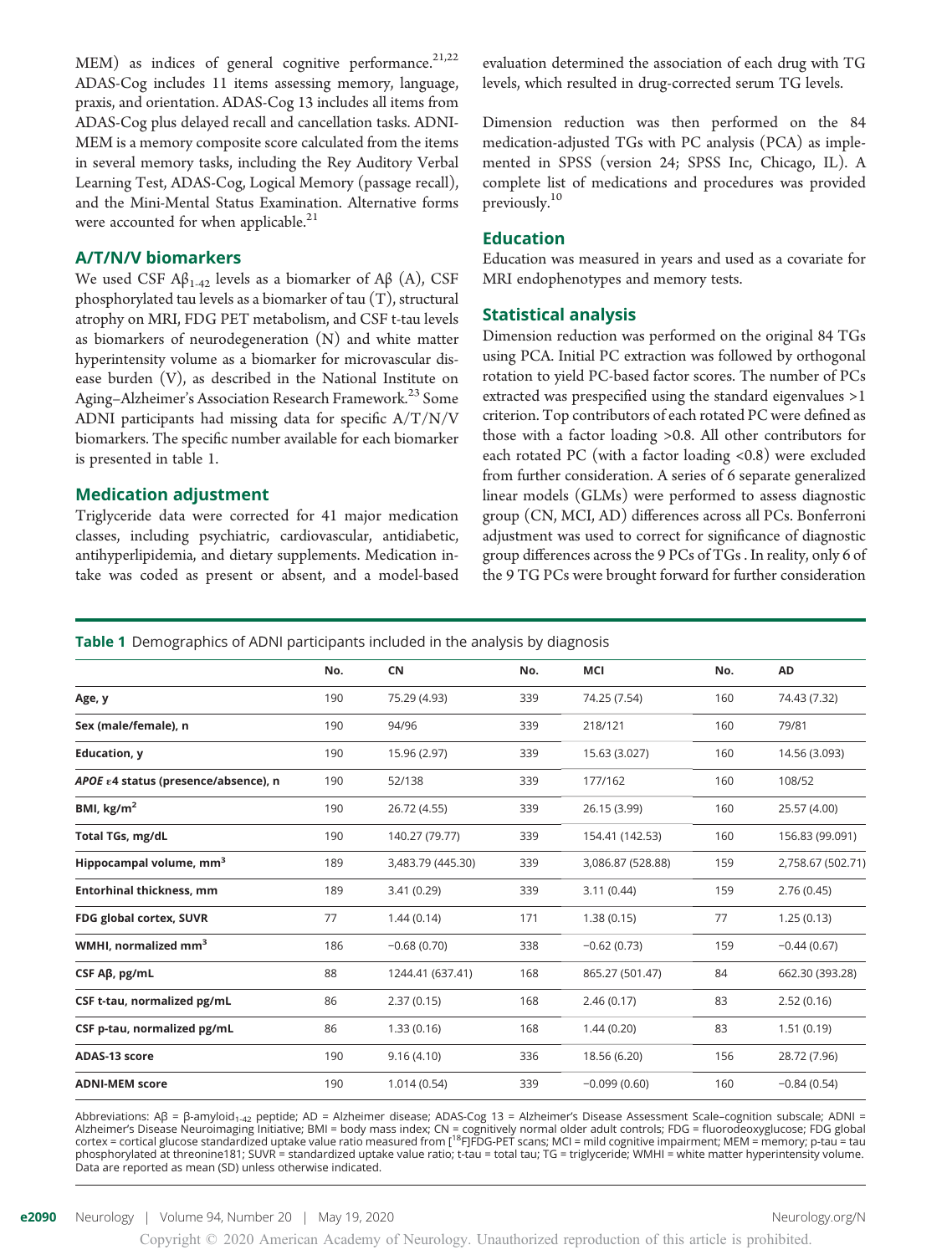on the basis of our prespecified preprocessing criteria. Therefore, correcting for 9 PCs of analytes was considered conservative. A series of 14 separate post hoc linear regressions were performed to assess the association of 7 A/T/N/V biomarkers with PC3 and PC5. Bonferroni adjustment was used to correct for the 14 association analyses between PC3, PC5, and 7 A/T/ N/V endophenotypes. A series of 14 separate post hoc linear regressions were used to assess the association of 7 A/T/N/V biomarkers with PC3 and PC5 in APOE e4 carriers and noncarriers, separately. Bonferroni adjustment was used to correct for the 14 association analyses between PC3, PC5, and 7 A/T/ N/V endophenotypes in APOE e4 carriers and noncarriers, separately. Covariates of interest in analyses of the PCA results included age, sex, body mass index (BMI), total TGs, and APOE e4 carrier status for linear regression. Additional covariates included years of education for cognitive performance and years of education and ICV for MRI biomarkers. For example, statistical models for PC5 and diagnosis, CSF  $A\beta_{1-42}$ , and hippocampal volume appeared as follows:

- 1. Dependent variable (DV) = PC5; independent variable  $(IV)$  = diagnosis  $(CN, MCI, AD)$ ; covariates = age, sex, BMI, total TGs, and APOE  $\varepsilon$ 4 carrier status;
- 2. DV = PC5; IV = CSF  $A\beta_{1-42}$ ; covariates = age, sex, BMI, total TGs, and APOE e4 carrier status; and
- 3. DV = PC5; IV = hippocampal volume; covariates = age, sex, BMI, total TGs, APOE e4 carrier status, ICV, and years of education.

We did not use total serum cholesterol levels as a covariate because total serum cholesterol levels had no effect on all 6 PCs. We did not use systolic and diastolic blood pressures as covariates because neither variable differed as a function of diagnosis or was associated with A/T/N/V biomarkers in our dataset. Significant associations were defined as  $p < 0.05$  after Bonferroni adjustment to correct for multiple testing in individual analyses.

#### Whole-brain surface-based analysis

As previously described, we performed a series of GLM analyses of cortical thickness over the whole brain for PC3 and PC5 using SurfStat software [\(math.mcgill.ca/keith/surfstat/\)](http://www.math.mcgill.ca/keith/surfstat/)). We constructed a GLM using age, sex, APOE e4 status, BMI, total TGs, years of education, and ICV as covariates. We corrected for multiple comparisons using the random field theory correction method at the  $p < 0.05$  significance level.<sup>24</sup>

#### Standard protocol approvals, registrations, and patient consents

Written informed consent was obtained at the time of enrollment for imaging and sample collection, and protocols of consent forms were approved by the Institutional Review Board at each participating site.

#### Data availability

All data used in the analyses reported here are available in the ADNI data repository [\(adni.loni.usc.edu\)](http://adni.loni.usc.edu).

### Results

In the analysis, we included 689 ADNI participants who had baseline data for the 84 TGs (190 CN older adults, 339 with MCI, and 160 with AD), after QC procedures we removed participants with nonfasting status ( $n = 69$ ). Demographic information is shown in table 1.

#### PCA for dimension reduction of TGs

Dimension reduction with PCA resulted in 9 PCs with eigenvalues >1 (data available from Dryad, table e-1, [doi.org/](https://doi.org/10.5061/dryad.1dp8r8s) [10.5061/dryad.1dp8r8s](https://doi.org/10.5061/dryad.1dp8r8s)). After selecting for the top contributors with a factor loading ≥0.8 in each component, 6 of 9 components remained for further analysis (data available from Dryad, table e-2).

#### Between-group differences in TG PCs

Figure 1 illustrates the profile of group differences between CN and MCI and AD for PCs (PC3 and PC5) after adjustment for multiple testing and covariates. We identified significant group differences in PC5 between CN and AD ( $p =$ 4.34E-04, Cohen  $d = 0.386$ ) and between CN and MCI (p value =  $1.83E-03$ , Cohen d =  $0.313$ ; figure 1). MCI and AD did not differ significantly for either PC3 or PC5. PC5 consists of 6 long-chain, polyunsaturated TGs (PUTGs), with all species containing ≥8 double bonds. Lower levels of PUTGs belonging to PC5 are seen in MCI and AD compared to CN (data available from Dryad, figure e-1 and table e-3, [doi.org/](https://doi.org/10.5061/dryad.1dp8r8s) [10.5061/dryad.1dp8r8s](https://doi.org/10.5061/dryad.1dp8r8s)). In addition, among the 6 PUTGs, 4 (TG 60:11, TG 58:9, TG 58:8, and TG 56:8) were significantly lower in MCI and AD compared to CN  $(p < 0.05)$ (data available from Dryad, figure e-1). We also identified suggestive group differences in PC3 between CN and AD ( $p =$ 0.0533, Cohen d = 0.179; figure 1). PC3 consisted of 7 PUTGs, with almost all species containing ≥2 double bonds. Similar to PC5, patients with AD compared to CN individuals showed lower component scores for PC3 (data available from Dryad, table e-4).

#### Association of TG PCs with AD biomarkers

The 2 PCs that showed significant (PC5) or suggestive (PC3) diagnosis group differences were further investigated to assess their associations with continuous A/T/N/V biomarkers for AD. Figure 2 shows associations of PC3 and PC5 with AD biomarkers. Linear regression analysis indicated a significant association between PC5 and hippocampal volume (N) ( $p =$ 0.0243, standardized  $\beta$  = 0.135, adjusted  $R^2$  = 0.0683; figure 2) and PC3 and entorhinal thickness (N) ( $p$  value = 0.00363, standardized  $β = 0.132$ , adjusted  $R^2 = 0.188$ ; figure 2). Lower PC5 scores were associated with greater brain atrophy. Because PC5 is associated with hippocampal volume, we investigated the association of PC5 with cognitive performance using ADAS-Cog13 scores and ADNI-MEM. The analysis revealed associations between ADAS- Cog13 ( $p = 0.012$ , standardized β = -0.099, adjusted  $R^2$  = 0.0579) and ADNI-MEM ( $p = 0.00443$ , standardized  $\beta = 0.115$ , adjusted  $R^2 =$ 0.0613) with PC5. We then performed a detailed whole-brain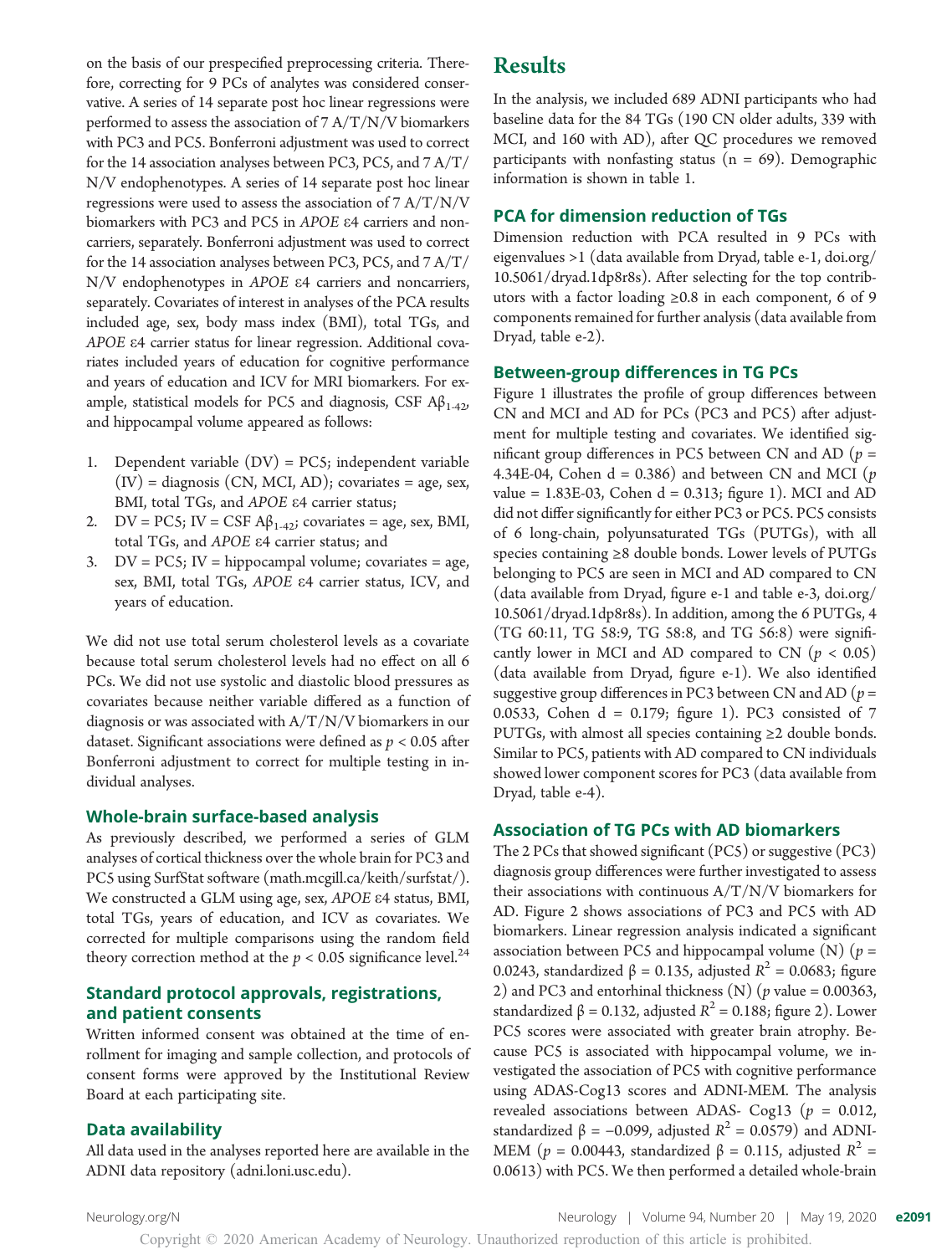Figure 1 Group differences of PCs of TGs with diagnosis groups (CN, MCI, and AD)



A series of 6 separate generalized linear models were performed to assess diagnostic group (cognitively normal [CN], mild cognitive impairment [MCI],<br>Alzheimer disease [AD]) differences across all principal components (PCs differences across the 9 PCs of triglycerides (TGs). Covariates included age, sex, body mass index, total TGs, and APOE ε4 status. Values are mean ± standard<br>error. #p = 0.0533, \*p < 0.05, \*\*p < 0.01, \*\*\*p < 0.001.

surface-based analysis of cortical thickness to investigate the effects of PC3 and PC5 on cortical atrophy in a spatially unbiased manner. Lower component scores of PC3 were significantly associated with reduced cortical thickness in bilateral frontal and parietal lobes and right temporal lobe, including the entorhinal cortex ( $p < 0.05$ ; figure 3A). In addition, lower component scores of PC5 were significantly associated with reduced cortical thickness in right temporal lobe, including the entorhinal cortex ( $p <$ 0.05; figure 3B).

#### Effect of APOE  $\epsilon$ 4 on TGs

To investigate the effect of APOE  $\varepsilon$ 4 on TGs, we first investigated the presence of an interaction between APOE e4



A series of 14 separate post hoc linear regressions were performed to assess the association of 7 amyloid, tau, neurodegeneration, and cerebrovascular disease (A/T/N/V) biomarkers with principal component (PC) 3 and PC5. Bonferroni adjustment was used to correct for the 14 association analyses between PC3, PC5, and 7 A/T/N/ V endophenotypes. Covariates included age, sex, body mass index, total triglycerides (TGs), and APOE  $\varepsilon$ 4 status for all A/T/N/V phenotypes. For MRI biomarkers, we also included years of education and intracranial volume as additional covariates. The y-axis colors represent standardized β values from the linear regression analysis, with shades of red indicating a positive standardized β value and gray scale indicating a negative standardized β value.  $AB = \beta$ -amyloid<sub>1-</sub>  $_{42}$  peptide; FDG global cortex = cortical glucose standardized uptake value ratio measured from [<sup>18</sup>F]fluorodeoxyglucose-PET scans; p-tau = tau phosphorylated at threonine 181; t-tau = total tau; WMHI = white matter hyperintensity total

volume.  $* p < 0.05$ ,  $** p < 0.01$ .

#### Figure 2 Association of TG PC3 and PC5 with A/T/N/V biomarkers for Alzheimer disease

e2092 Neurology | Volume 94, Number 20 | May 19, 2020 [Neurology.org/N](http://neurology.org/n)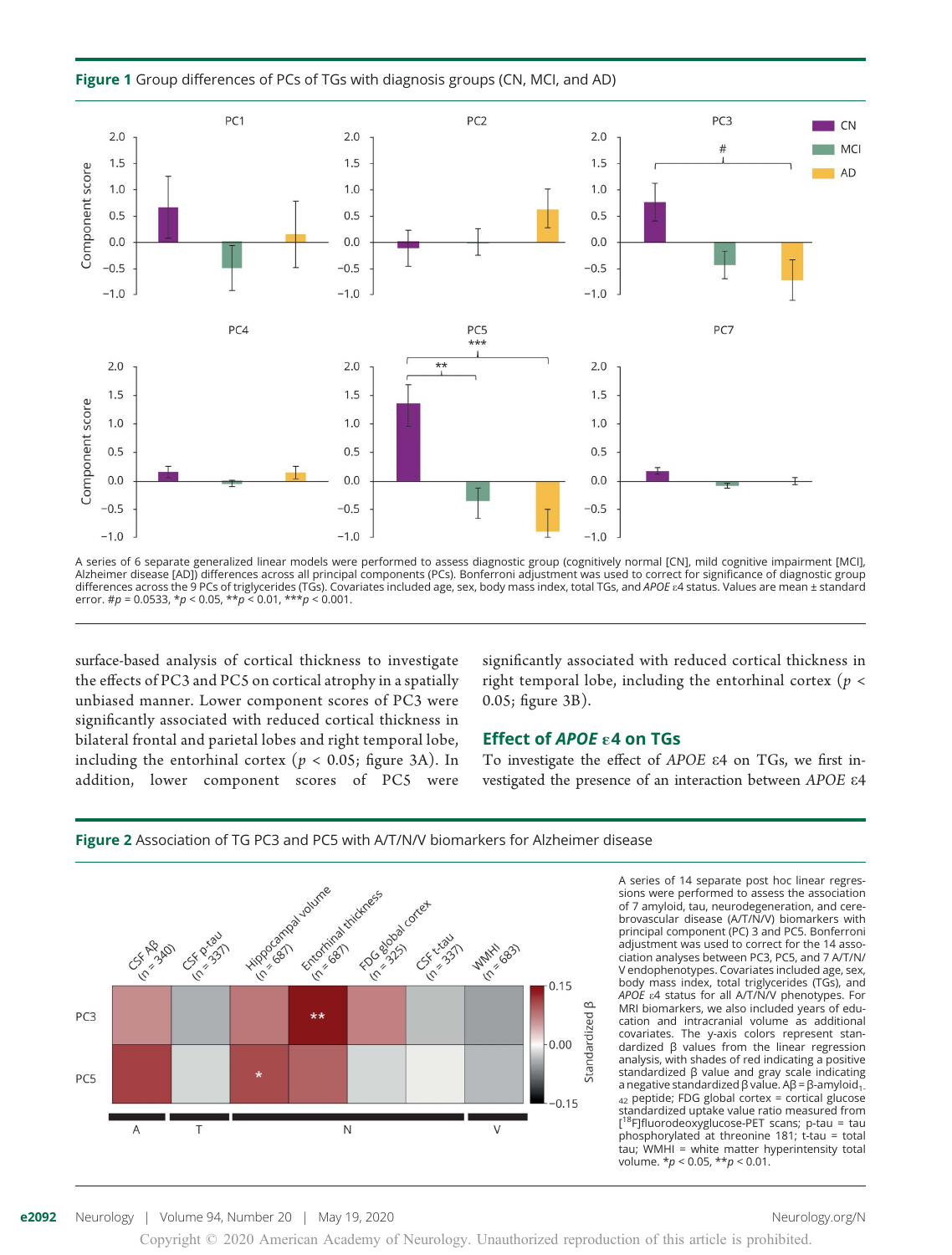#### Figure 3 Whole-brain surface-based analysis of cortical thickness for PC3 and PC5



(A) Whole-brain analysis of cortical thickness across the brain surface was performed to identify the association of 2 principal components (PCs) ([A] PC3 and [B] PC5) with brain structure shown as a t value map and a p value map. Statistical maps were thresholded using a random field theory for a multiple testing adjustment to a significance level of 0.05. Positive t values (red, yellow) indicate thicker cortical thickness. The p value for clusters indicates significant p values with the lightest blue color. Covariates included age, sex, body mass index, total triglycerides, APOE &4 status, years of education, and intracranial volume.

status and diagnosis and A/T/N/V biomarkers for AD with PCs. We did not find evidence of significant interactions for any PCs with APOE e4 carrier status. We then performed an association analysis of PCs with diagnosis and A/T/N/V biomarkers for AD after stratifying on APOE e4 carrier status. In both the APOE e4 carrier group and APOE e4 noncarrier group, we did not find any significant associations of PCs with diagnosis (data available from Dryad, figure e-2, [doi.org/10.](https://doi.org/10.5061/dryad.1dp8r8s) [5061/dryad.1dp8r8s](https://doi.org/10.5061/dryad.1dp8r8s)).

However, in the APOE  $\varepsilon$ 4 carrier group, PC5 was significantly associated with CSF Aβ<sub>1-42</sub> levels ( $p = 0.0359$ , standardized β = 0.228, adjusted  $R^2$  = 0.101; figure 4) and marginally associated with entorhinal cortical thickness ( $p$  value = 0.0537, standardized β = 0.156, adjusted  $R^2$  = 0.073; figure 4). PC3 was also significantly associated with entorhinal cortical thickness ( $p = 9.66E-04$ , standardized β = 0.192, adjusted  $R^2$  = 0.267) (figure 4). In the APOE e4 noncarrier group, we did not identify any significant associations of PCs with A/T/N/ V biomarkers for AD.

#### Effect of medication use on TGs

Using TG values adjusted for the effect of medication use at baseline as a potential confounder, we repeated all analyses. All key findings remained significant after adjustment for medication use (data available from Dryad, figures e-3 and e-4, [doi.org/10.5061/dryad.1dp8r8s\)](https://doi.org/10.5061/dryad.1dp8r8s).

### Discussion

In this study, we found that long-chain PUTGs showed significant differences between diagnostic groups (CN, MCI, AD; data available from Dryad, tables e-3 and e-4, [doi.org/10.](https://doi.org/10.5061/dryad.1dp8r8s) [5061/dryad.1dp8r8s](https://doi.org/10.5061/dryad.1dp8r8s)). Lower PUTG component scores in MCI suggest that the changes occur during prodromal stages

[Neurology.org/N](http://neurology.org/n) Neurology | Volume 94, Number 20 | May 19, 2020 **e2093** | Neurology | Volume 94, Number 20 | May 19, 2020 **e2093**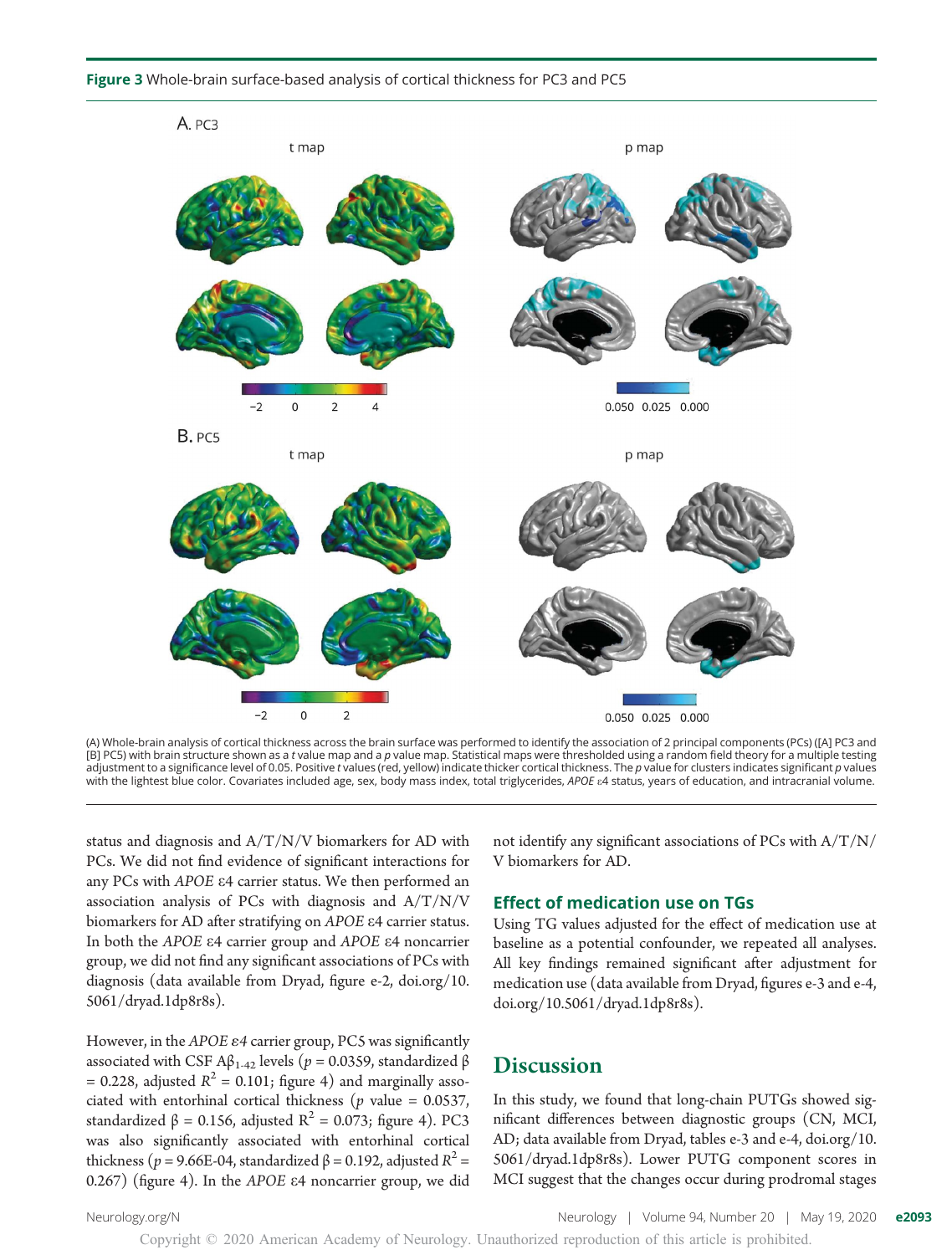Figure 4 Association of PC3 and PC5 with A/T/N/V biomarkers for Alzheimer disease in the APOE  $\varepsilon$ 4 carrier group



A series of 14 separate post hoc linear regressions were used to assess the association of 7 amyloid, tau, neurodegeneration, and cerebrovascular disease (A/T/N/V) biomarkers with principal component (PC) 3 and PC5 in APOE  $\varepsilon$ 4 carriers. Bonferroni adjustment was used to correct for the 14 association analyses between PC3, PC5, and 7 A/T/N/V endophenotypes. Covariates included age, sex, body mass index, total triglycerides, and APOE e4 carrier status for all A/T/N/V phenotypes. For MRI biomarkers, we also included years of education and intracranial volume as additional covariates. The y-axis colors represent standardized β values from the linear regression analysis, with shades of red indicating a positive standardized β value and gray scale indicating a negative standardized β value.  $\mathsf{A}\mathsf{B} = \mathsf{B}$ -amyloid<sub>1-42</sub> peptide; FDG global cortex = cortical glucose standardized uptake value ratio measured from [<sup>18</sup>F]fluorodeoxyglucose-PET scans; p-tau = tau phosphorylated at threonine 181; t-tau = total tau; WMHI = white matter hyperintensity total volume.  $\#p = 0.0537$ ,  $\#p < 0.05$ ,  $\#p < 0.01$ ,  $\#p < 0.001$ .

of disease, although longitudinal studies will be required to confirm this cross-sectional analysis. PUTG component scores were significantly associated with early-AD biomarkers, including hippocampal volume and entorhinal cortical thickness measured from MRI scans. In addition, we observed a significant APOE e4 effect on PUTG components. In APOE e4 carriers, we found significant positive associations between component scores of PUTGs and entorhinal cortical thickness and CSF  $A\beta_{1}$ .  $_{42}$  levels but no significant associations in APOE  $\varepsilon$ 4 noncarriers. The pattern of observed PC scores suggests that a reduction of PUTGs is associated with early-stage changes in AD.

The association of PUTGs with atrophy in the entorhinal cortex and hippocampus is noteworthy because these regions are affected in early stages of AD pathophysiology. Aβ accumulation is an important early change in AD and is associated with APOE e4 carrier status. TGs have been shown to be particularly associated with Aβ. For example, mouse studies showed that serum TG levels were elevated before amyloid deposition,<sup>25</sup> while human studies showed that increased serum TGs were associated with increased amyloidosis in CN individuals.<sup>3</sup> Longitudinal studies showed that increased midlife TGs predicted amyloidosis and tau pathology 20 years later, $^2$  providing additional evidence for the early influence of TGs in AD. Thus, it is particularly interesting that we found a selective association of PUTGs with CSF Aβ only in APOE e4 carriers. The specific mechanistic role underlying the association of decreased PUTGs and early processes involved in AD pathogenesis remains to be determined, but our results suggest a relationship between a decrease in component scores of PUTGs and early-stage biomarkers in AD. Results remained significant after adjustment for medication use.

Thus, exposure to medication by AD and some patients with MCI does not appear to account for these results, although some roles cannot be entirely ruled out.

The relationship between TGs and Aβ may be explained through the role of TGs in the lipoprotein peripheral transport of Aβ. ApoE is a plasma protein that is involved in lipid transport and metabolism in lipoproteins, including TG-rich lipoproteins.<sup>26</sup> Studies suggest that TG-rich lipoproteins may participate in peripheral Aβ transport and delivery, as evidenced by a study that showed that Aβ accumulated in TGrich lipoproteins. $^{27}$  As discussed, ApoE exists in 3 major isoforms, ApoE e4, ApoE e3, and ApoE e2. ApoE e4 has been shown to be unable to complex with Aβ and, peripherally, to associate with TG-rich very-low-density lipoproteins in contrast to high-density lipoproteins.<sup>28,29</sup> These studies suggest an important relationship between Aβ and peripheral TG lipoprotein carriers that may provide further insight into aberrant serum PUTG levels in AD.

Omega-3 polyunsaturated FAs such as docosahexaenoic acid (DHA) and eicosapentaenoic acid (EPA) have antiinflammatory and neuroprotective roles, as evidenced by their associations with cognitive improvement in the elderly.<sup>30</sup> In blood, polyunsaturated FAs travel in different states: esterified, bound to complex lipids (such as TGs) or lipoproteins, or free-floating. TGs are created by incorporating 3 FAs onto a carbon backbone, which can then serve to transport and store FAs. A previous study using the same TG dataset identified EPA and DHA as the primary polyunsaturated FAs contributing to PUTG FAs of PC5.<sup>31</sup> Recently published studies have shown that serum DHA and EPA levels were decreased in  $AD^{32}$  and that polyunsaturated FA intake acted to reduce the risk for AD.<sup>33</sup> We found that lower component scores of PUTGs were associated with poorer cognitive performance. Due to the importance of these polyunsaturated FAs in cognition and neuroinflammation, we believe our findings need further study to determine the overlapping mechanism that may underlie PUTG and polyunsaturated FA aberrations. PUTGs and, by extension,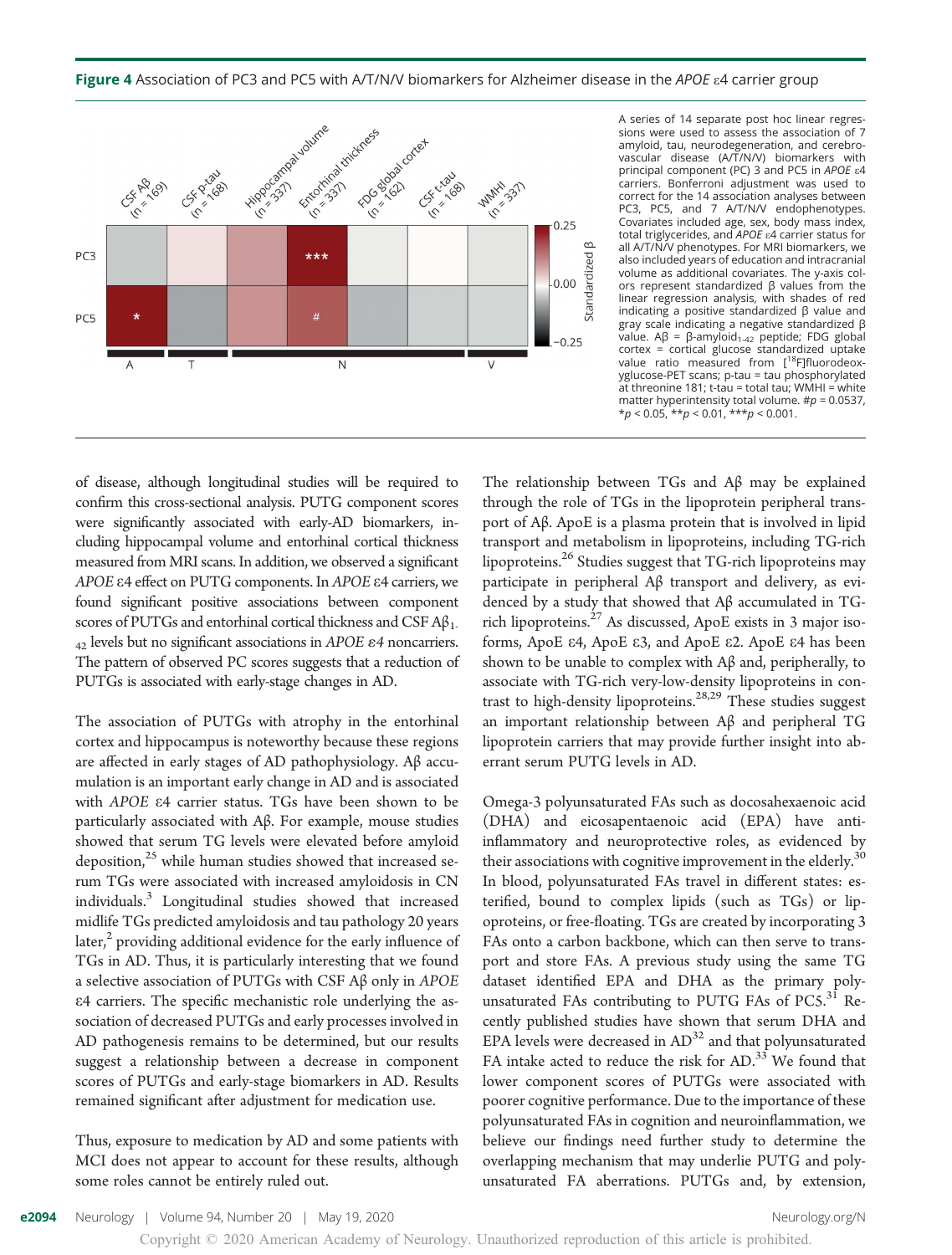polyunsaturated FAs represent links in the gut-liver-brain axis. TGs are synthesized in the liver or absorbed from the gut and have recently been found to cross the blood-brain barrier and accumulate in the brain.<sup>34</sup> PUFAs are rapidly and preferentially incorporated into TGs after postprandial ingestion, suggesting an important role for TGs in PUFA supplementation.<sup>35</sup> The gut, liver, and brain communicate through neuronal, neuroimmune, and neuroendocrine pathways. These pathways overlap polyunsaturated FAs and AD and may serve an interesting direction to study PUTGs.

A lipid hypothesis has been proposed, suggesting that lipid oxidation is the initiating factor for late-onset AD.<sup>36</sup> Lipid oxidation is a key early event in AD that precedes amyloid and neurofibrillary tangle deposition. When lipids are exposed to free radicals, they progress through autoperoxidation, when reactive oxidative species are released. Previous studies have shown that Aβ aggregation occurred more readily in membranes composed of oxidized lipids $37$  and that polyunsaturated lipids were most vulnerable to oxidative stress.<sup>38</sup> Early-stage AD is characterized by an accumulation of Aβ, potentially resulting from impaired clearance of pathogenic species by microglia. Early microglial activity is neuroprotective, but progressive cytokine production from microglia, due to aging and disease progression, can reduce Aβ clearance and promote its accumulation. Peripheral inflammatory cytokines have been shown to interact with or pass through endothelial cells on the blood-brain barrier to activate microglia. It is well established that polyunsaturated FA intake is associated with an anti-inflammatory effect. Polyunsaturated FAs have been directly linked to the regulation of cytokines by decreasing the expression of proinflammatory pathways. Moreover, polyunsaturated FA intake has been shown to decrease microglial inflammatory activation of A $\beta$ , supporting a neuroprotective role.<sup>39</sup> Decreases in PUTGs could presumably result in decreased availability for polyunsaturated FAs and loss of neuroprotective metabolites, thereby suggesting the need for further study of this relationship.

Neural connections between the brain and the gut exist through the vagus nerve and enteric system. The vagus nerve originates in the brainstem and complexes onto the enteric plexus in the gut. These neural connections are important for gastric motility and have been implicated in relaying inflammatory, microbial, and nutrient information from the gut to the brain.<sup>40</sup> Dietary fat has been shown to activate the vagus nerve and neuroimmunologic pathways.<sup>41</sup> Recent work in Parkinson disease found that severance of the vagal trunk was protective against PD, suggesting that CNS invasion may occur from the gut through the vagus nerve.<sup>42</sup> This study provides an interesting avenue of study for AD due to many links between PD and AD.

The gastrointestinal tract is home to >10 times the number of bacteria than cells in the human body, functioning in a mutualistic relationship with their human host.<sup>43</sup> Gut microbiota

are known to function in immune responses and nutrient absorption and to regulate gut motility.<sup>44,45</sup>

When gut microbiota are no longer homeostatic (gut dysbiosis), the CNS receives signals to activate inflammatory processes. Alterations in gut microbiota have been linked to neurologic conditions, including AD, in which gut dysbiosis was associated with memory dysfunction and decreased hippocampal neurogenesis.<sup>46</sup> Polyunsaturated FA intake has been associated with changes in gut microbiota and intestinal excretion of mucosal defense factors that exhibit antiinflammatory effects. The data suggest an interesting relationship between polyunsaturated FAs, gut microbiota, and AD and an interesting direction to study PUTGs.

We did not see a significant association between saturated TGs and AD, although we did find a significant difference in PUTG component scores between diagnostic groups. A recent meta-analysis revealed that, over time, saturated fat intake was associated with an increase in AD risk. $47$  It is possible that blood TG levels do not accurately represent long-term saturated TG intake and, rather, that BMI may better represent the effects of highly saturated diets over time.<sup>48</sup> Further studies are required to investigate these findings.

We hypothesized that APOE  $\varepsilon$ 4 carrier status may influence how TGs associate with AD endophenotypes, given evidence that APOE e4 polymorphisms influence fasting serum TG levels and play a significant role in  $AD<sup>49</sup>$  We did see a significant association of PUTGs with AD endophenotypes in analyses stratified for APOE e4 carrier status, but there was not an overall modifying effect of APOE e4 carrier status on the association of PUTGs with AD endophenotypes. Although the absence of an overall main effect of APOE e4 carrier status limits generalizability, the association of serum TG subspecies with AD endophenotypes in APOE e4 carriers is of heuristic value and warrants further investigation in a larger, independent study.

There are some limitations to our study. The ADNI observational cohort was designed to be typical of participants who enroll in clinical trials but is not necessarily representative of the broader community as would be found in epidemiologically derived samples. Because ADNI is a largely white sample with a high mean education, the present results should not be generalized to community-based populations without further investigation. It will be important to repeat these analyses in more socioeconomically, educationally, and racially diverse samples.

The present study of cross-sectional associations is unable to support causal inferences regarding directionality. For example, it is plausible that dietary habits, nutritional intake, and neurodegeneration influence serum levels of these lipids. Longitudinal assays and clinical follow-up of the present cohort and replication in independent samples will be important to establish potential causal relationships between PUTGs

[Neurology.org/N](http://neurology.org/n) Neurology | Volume 94, Number 20 | May 19, 2020 **e2095** Neurology | Volume 94, Number 20 | May 19, 2020 **e2095**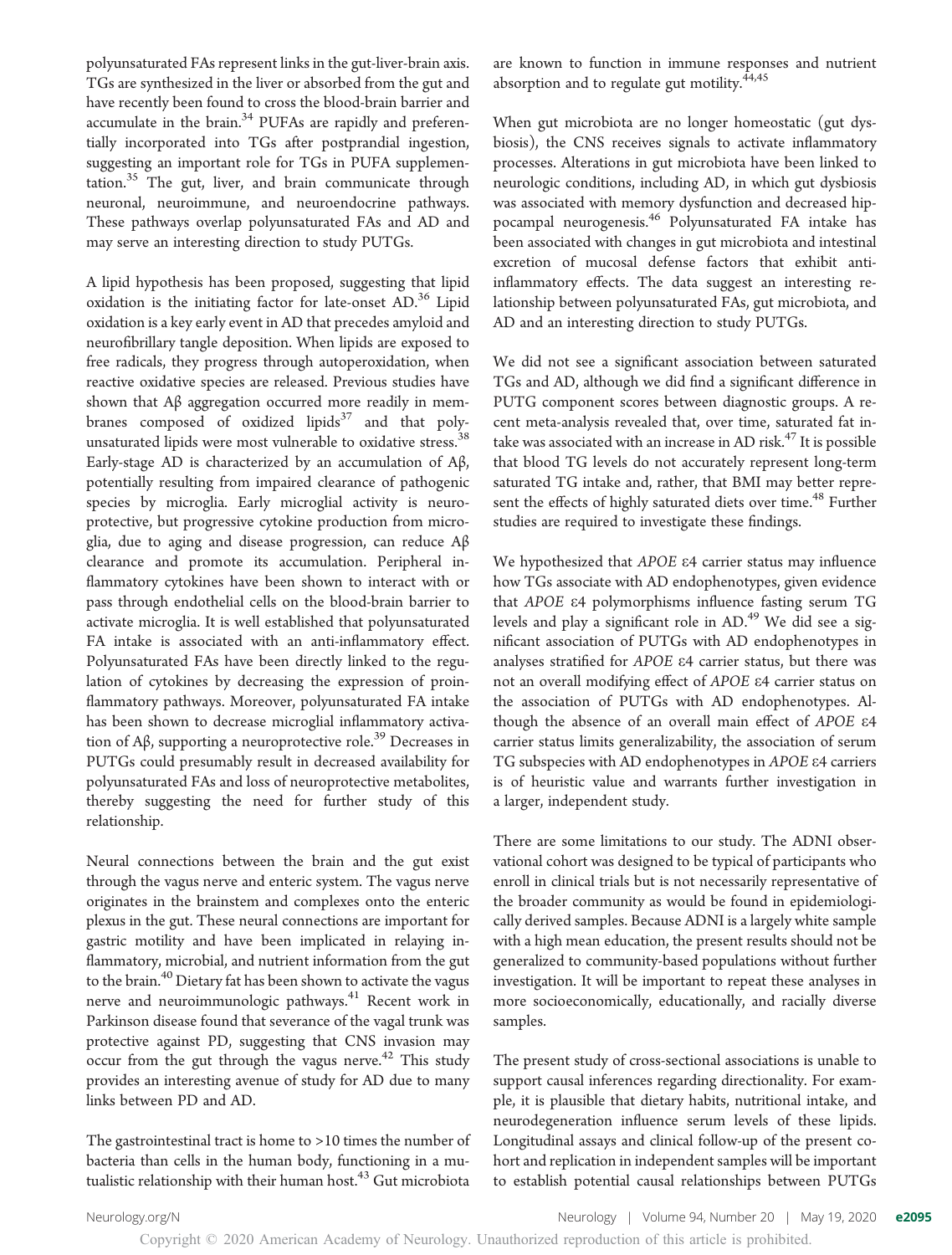and AD endophenotypes. In addition, functional experiments with lipidomic readouts will ultimately help to clarify underlying mechanisms. Model system studies are required to determine the role and mechanisms of specific classes of TGs in AD initiation and progression. Mechanistic investigations into the cause of decreased PUTG component scores using mouse models of AD may provide insight relevant to early detection and treatment for AD. Although we report modest effect sizes, these effects may indicate important biological relationships that warrant future pursuit with alternative or complementary study design. In multifactorial diseases (such as AD), high levels of discrimination and confidence are achieved through the combination of multiple weak individual markers into a single strong multivariate model, a well-known approach in drug and biomarker discovery.<sup>50</sup> Future studies are warranted to investigate the potential role of PUTGs as early detection biomarkers and as targets for therapeutic development. Replication studies, longitudinal analyses, and functional experimental evaluation in model systems are all future directions for the PUTGs in this study.

Our study investigated the relationship between TG species, AD risk, and biomarkers for AD. This study showed decreased levels of highly unsaturated, long-chain TGs in MCI and AD compared to CN older adults. We also observed an association between decreased PUTG component scores and increased brain atrophy, decreased CSF Aβ concentration, and the effect of APOE e4 carrier status on PUTG components in AD. Our study aimed to increase biological understanding of AD pathophysiology and mechanisms through association studies of TG profiles with AD endophenotypes. Our findings identify a specific subcategory of TGs, namely the PUTGs, that appear mechanistically relevant and provide the foundation for future work in therapeutic development. We report evidence that PUTGs are associated with an early prodromal stage of cognitive impairment (i.e., MCI) and early-stage biomarkers for AD. Replication in independent samples and longitudinal analysis is needed to elucidate any causal relationships.

#### Study funding

Funding for ADMC (led by Dr R. Kaddurah-Daouk at Duke University) was provided by National Institute on Aging grant R01AG046171, a component of the Accelerated Medicines Partnership for AD Target Discovery and Preclinical Validation Project [\(nia.nih.gov/research/dn/amp-ad-target-discov](https://www.nia.nih.gov/research/dn/amp-ad-target-discovery-and-preclinical-validation-project)[ery-and-preclinical-validation-project](https://www.nia.nih.gov/research/dn/amp-ad-target-discovery-and-preclinical-validation-project)), and National Institute on Aging grant RF1 AG0151550, a component of the Molecular Mechanisms of the Vascular Etiology of AD Consortium [nia.nih.gov/news/decoding-molecular-ties-between](https://www.nia.nih.gov/news/decoding-molecular-ties-between-vascular-disease-and-alzheimers)[vascular-disease-and-alzheimers\)](https://www.nia.nih.gov/news/decoding-molecular-ties-between-vascular-disease-and-alzheimers). Data collection and sharing for this project were funded by the ADNI (NIH grant U01 AG024904) and Department of Defense ADNI (Department of Defense award W81XWH-12-2-0012). ADNI is funded by the National Institute on Aging and the National Institute of Biomedical Imaging and Bioengineering and through generous contributions from the following: AbbVie, Alzheimer's

Association; Alzheimer's Drug Discovery Foundation; Araclon Biotech; BioClinica, Inc; Biogen; Bristol-Myers Squibb Co; CereSpir, Inc; Cogstate; Eisai Inc; Elan Pharmaceuticals, Inc; Eli Lilly and Co; EuroImmun; F. Hoffmann-La Roche Ltd and its affiliated company Genentech, Inc; Fujirebio; GE Healthcare; IXICO Ltd; Janssen Alzheimer Immunotherapy Research & Development, LLC; Johnson & Johnson Pharmaceutical Research & Development LLC; Lumosity; Lundbeck; Merck & Co, Inc; Meso Scale Diagnostics, LLC; NeuroRx Research; Neurotrack Technologies; Novartis Pharmaceuticals Corp; Pfizer Inc; Piramal Imaging; Servier; Takeda Pharmaceutical Co; and Transition Therapeutics. The Canadian Institutes of Health Research is providing funds to support ADNI clinical sites in Canada. Private sector contributions are facilitated by the Foundation for the National Institutes of Health [\(fnih.org\)](http://www.fnih.org). The grantee organization is the Northern California Institute for Research and Education, and the study is coordinated by the Alzheimer's Therapeutic Research Institute at the University of Southern California. ADNI data are disseminated by the Laboratory for Neuro Imaging at the University of Southern California. Samples from the National Cell Repository for AD, which receives government support under a cooperative agreement grant (U24 AG21886) awarded by the National Institute on Aging, were used in this study. The work of consortium investigators was also supported by multiple National Institute on Aging grants (U01AG024904-09S4, P50NS053488, R01AG19771, P30AG10133, P30AG10124, R03AG054936, K01AG049050), the National Library of Medicine (R01LM011360, R01 LM012535), and the National Institute of Biomedical Imaging and Bioengineering (R01EB022574). Additional support came from the Alzheimer's Association, the Indiana Clinical and Translational Science Institute, and the Indiana University-IU Health Strategic Neuroscience Research Initiative. Finally, this work was supported by the Indiana Clinical and Translational Sciences Institute funded by grant UL1TR002529 from NIH, National Center for Advancing Translational Sciences, Clinical and Translational Sciences Award, and the National Institute on Aging of the NIH under award F30AG063449. The content is solely the responsibility of the authors and does not necessarily represent the official views of the NIH.

#### **Disclosure**

M.M. Bernath, S. Bhattacharyya, K. Nho, D.K. Barupal, O. Fiehn, R. Baillie, S.L. Risacher, M. Arnold, and T. Jacobson report no relevant disclosures. J.Q. Trojanowski may accrue revenue in the future on patents submitted by the University of Pennsylvania wherein he is a coinventor and received revenue from the sale of Avid to Eli Lily as a coinventor on imaging-related patents submitted by the University of Pennsylvania. L.M. Shaw receives research funding from NIH (U01 AG024904; R01 MH 098260; R01 AG 046171; 1RF AG 051550) and Michael J. Fox Foundation for Parkinson's Research; is a consultant for Eli Lilly, Novartis, and Roche; and provides QC oversight for the Roche Elecsys immunoassay as part of responsibilities for the ADNI study. M.W.

e2096 Neurology | Volume 94, Number 20 | May 19, 2020 [Neurology.org/N](http://neurology.org/n) Neurology.org/N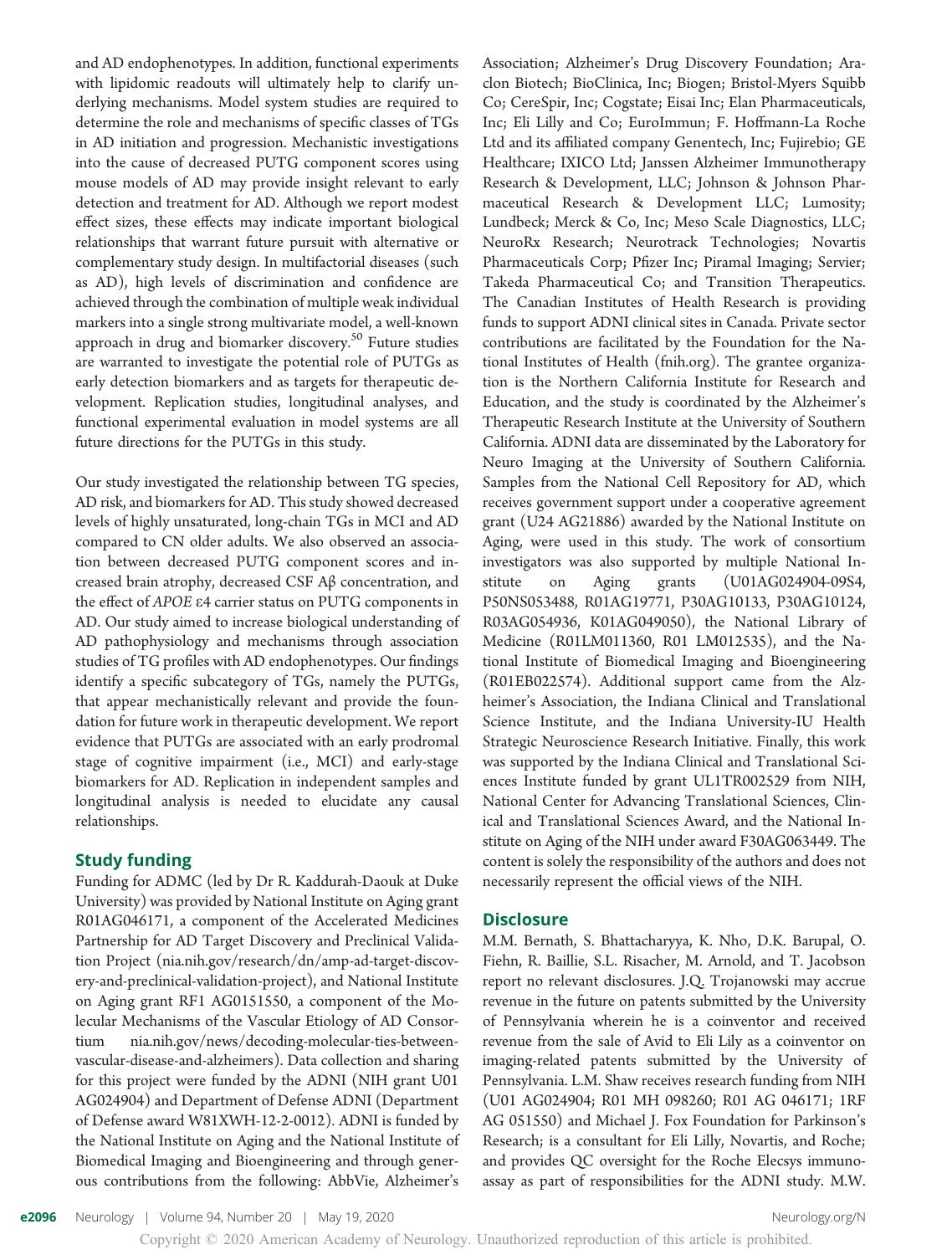Weiner reports stock/stock options from Elan and Synarc and travel expenses from Novartis, Tohoku University, Fundacio Ace, Travel eDreams, MCI Group, NSAS, Danone Trading, ANT Congress, NeuroVigil, CHRU-Hopital Roger Salengro, Siemens, AstraZeneca, Geneva University Hospitals, Lilly, University of California, San Diego–ADNI, Paris University, Institut Catala de Neurociencies Aplicades, University of New Mexico School of Medicine, Ipsen, Clinical Trials on Alzheimer's Disease, Pfizer, and AD PD meeting. P.M. Doraiswamy received research grants from Lilly, Neuronetrix, Avanir, Alzheimer's Drug Discovery Foundation, ADNI, Department of Defense, Office of Naval Research, NIH, and Bausch; received speaking or advisory fees from Anthrotronix, Neuroptix, Genomind, MindLink and CEOs Against Alzheimer's; owns shares in Muses Labs, Anthrotronix, Evidation Health, Turtle Shell Technologies, and Advera Health Analytics; serves on the board of Baycrest, Apollo Hospitals, Goldie Hawn Foundation, and Live Love Laugh Foundation; and is a coinventor (through Duke) on patents relating to dementia biomarkers and therapies. R. Kaddurah-Daouk is inventor on key patents in the field of metabolomics, including applications for Alzheimer disease. A.J. Saykin reports investigator-initiated research support from Eli Lilly; received consulting fees and travel expenses from Eli Lilly and Siemens Healthcare; is a consultant to Arkley BioTek; and receives support from Springer-Nature Publishing as editor in chief of Brain Imaging and Behavior. Go to [Neurology.org/N](https://n.neurology.org/lookup/doi/10.1212/WNL.0000000000009436) for full disclosures.

#### Publication history

This manuscript was previously published in bioRxiv: [doi:](https://dx.doi.org/10.1101/441394) [10.1101/441394](https://dx.doi.org/10.1101/441394). Received by Neurology April 2, 2019. Accepted in final form November 19, 2019.

#### Appendix 1 Authors

| <b>Name</b>                             | Location                                                       | Contribution                                                             |  |
|-----------------------------------------|----------------------------------------------------------------|--------------------------------------------------------------------------|--|
| Megan M.<br>Bernath, BS                 | Indiana University,<br>Indianapolis                            | Study design, statistical<br>analysis, drafted and<br>revised manuscript |  |
| Sudeepa<br>Bhattacharyya,<br><b>PhD</b> | University of Arkansas<br>for Medical Sciences,<br>Little Rock | Initial analysis of data and<br>edited manuscript                        |  |
| Kwangsik Nho,<br>PhD                    | Indiana University,<br>Indianapolis                            | Design and<br>conceptualization of study,<br>edited manuscript           |  |
| Dinesh Kumar<br><b>Barupal, PhD</b>     | Genome Center.<br>University of<br>California, Davis           | Contributed lipidomics<br>data and edited manuscript                     |  |
| Oliver Fiehn,<br><b>PhD</b>             | Genome Center.<br>University of<br>California, Davis           | Contributed lipidomics<br>data and edited manuscript                     |  |
| Rebecca Baillie,<br><b>PhD</b>          | Rosa & Co LLC, San<br>Carlos, CA                               | Interpretation of data and<br>edited manuscript                          |  |
| S.L. Risacher,<br><b>PhD</b>            | Indiana University,<br>Indianapolis                            | MRI and PET image<br>processing                                          |  |

| <b>Appendix 1</b> (continued)           |                                                                         |                                                                                                                            |  |  |  |
|-----------------------------------------|-------------------------------------------------------------------------|----------------------------------------------------------------------------------------------------------------------------|--|--|--|
| Name                                    | Location                                                                | Contribution                                                                                                               |  |  |  |
| Matthias<br>Arnold, PhD                 | Helmholtz Zentrum<br>Munchen.<br>Neuherberg, Germany                    | Contributed to QC of data<br>set                                                                                           |  |  |  |
| Tanner<br>Jacobson, BS                  | Indiana University,<br>Indianapolis                                     | Contribution to data<br>analysis and interpretation                                                                        |  |  |  |
| John Q.<br>Trojanowski,<br>MD, PhD      | University of<br>Pennsylvania,<br>Philadelphia                          | Biomarker core coleader,<br>provided samples and data<br>interpretation                                                    |  |  |  |
| Leslie M. Shaw,<br>PhD                  | University of<br>Pennsylvania,<br>Philadelphia                          | Biomarker core coleader,<br>provided samples and data<br>interpretation                                                    |  |  |  |
| Michael W.<br>Weiner, MD                | University of<br>California, San<br>Francisco and San<br>Francisco VAMC | Principal investigator of<br>ADNI, study design, data<br>interpretation                                                    |  |  |  |
| P. Murali<br>Doraiswamy,<br><b>MBBS</b> | Duke University<br>Medical Center.<br>Durham, NC                        | Study design, data<br>interpretation                                                                                       |  |  |  |
| Rima<br>Kaddurah-<br>Daouk. PhD         | Duke University<br>Medical Center.<br>Durham, NC                        | Principal investigator of<br>ADMC, the consortium that<br>conceptualized design,<br>secured funding, and<br>executed study |  |  |  |
| Andrew J.<br>Saykin, PsyD               | Indiana University,<br>Indianapolis                                     | Design and<br>conceptualization of study,<br>statistical analysis and<br>interpretation, edited<br>manuscript              |  |  |  |

#### Appendix 2 Alzheimer's Disease Neuroimaging Initiative coinvestigators

Alzheimer's Disease Neuroimaging Initiative coinvestigators are listed at [links.lww.com/WNL/B98](http://links.lww.com/WNL/B98)

#### Appendix 3 Alzheimer's Disease Metabolomics Consortium coinvestigators

Alzheimer's Disease Metabolomics Consortium coinvestigators are listed at [links.lww.com/WNL/B90](http://links.lww.com/WNL/B90)

#### References

- 1. Østergaard SD, Mukherjee S, Sharp SJ, et al. Associations between potentially modifiable risk factors and Alzheimer disease: a mendelian randomization study. PLoS Med 2015;12:e1001841.
- Nägga K, Gustavsson AM, Stomrud E, et al. Increased midlife triglycerides predict brain β- amyloid and tau pathology 20 years later. Neurology 2018;90:e73–e81.
- 3. Choi HJ, Byun MS, Yi D, et al. Association between serum triglycerides and cerebral amyloidosis in cognitively normal elderly. Am J Geriatr Psychiatry 2016;24:604–612.
- 4. Lepara O, Valjevac A, Alajbegović A, Zaćiragić A, Nakas-Ićindić E. Decreased serum lipids in patients with probable Alzheimer's disease. Bosn J Basic Med Sci 2009;9: 215–220.
- 5. Hall K, Murrell J, Ogunniyi A, et al. Cholesterol, APOE genotype, and Alzheimer disease: an epidemiologic study of Nigerian Yoruba. Neurology 2006;66:223–227.
- 6. Saykin AJ, Shen L, Foroud TM, et al. Alzheimer's Disease Neuroimaging Initiative biomarkers as quantitative phenotypes: genetics core aims, progress, and plans. Alzheimers Dement 2010;6:265–273.
- 7. Saykin AJ, Shen L, Yao X, et al. Genetic studies of quantitative MCI and AD phenotypes in ADNI: progress, opportunities, and plans. Alzheimers Dement 2015;11: 792–814.